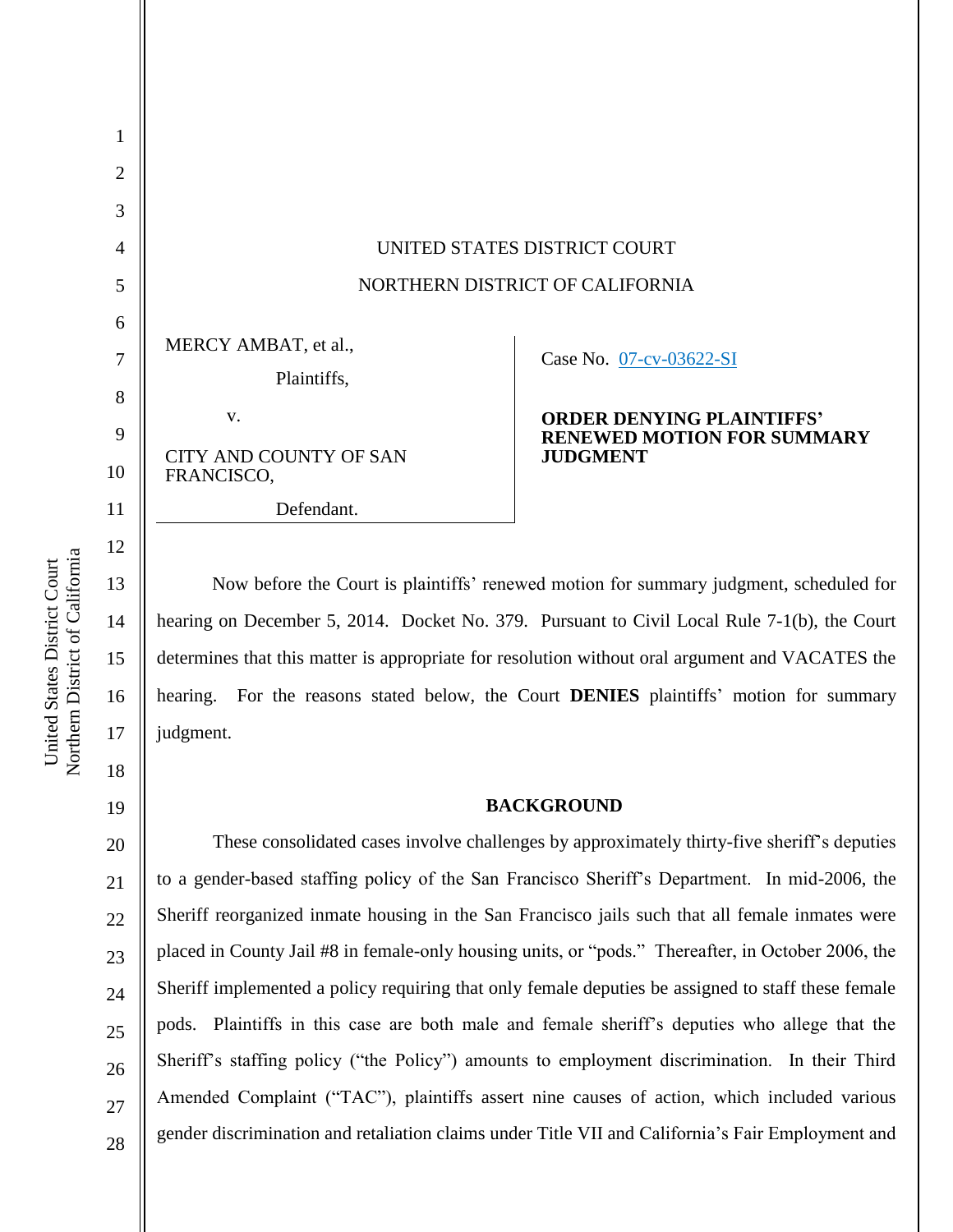3

4

5

6

7

8

9

10

11

12

13

14

15

16

17

18

19

20

21

22

23

24

25

### Housing Act ("FEHA").

In particular, plaintiffs assert that the Policy constitutes gender discrimination under state and federal law. First, plaintiffs allege that they have suffered injury as a result of a change in the shift-bid system. According to plaintiffs, when the Policy was implemented, the Sheriff's Department began making assignments for shifts and days off according to gender rather than seniority. TAC ¶ 39. Both the male and female plaintiffs allege that they have received less favorable assignments than they would have under the seniority-based system. The male plaintiffs further allege that they have lost overtime shifts in the female pods to female deputies with less seniority, that they have lost promotional opportunities as a result of a lack of opportunity to supervise female inmates, and that they are forced to "trade" to shifts in unfamiliar facilities when a female deputy in one of those facilities is needed to staff a shift in a female pod. *Id.* ¶¶ 37-41, 108.

Second, the female plaintiffs separately allege that they are placed at increased stress and risk of harm as a result of the Policy. According to plaintiffs, this is because female inmates are not segregated by security level, history of violence, or mental health status, because lights are not kept on 24 hours a day as they are in male housing units, and because the female pods are overcrowded and understaffed, with only one female deputy on duty at certain times. TAC ¶ 25- 28, 31. The female plaintiffs further allege that they lack adequate training in the security procedures needed to deal with the female inmate population, and that the female pods lack infrastructure for security enforcement, such as leg and body chains to be used in transporting dangerous inmates. *Id.* **[1]** 30, 32.

2 26 On February 17, 2010, this Court ruled on the parties' cross motions for summary judgment, finding that defendant had adequately demonstrated that its gender-based policies were covered by the bona fide occupational qualification ("BFOQ") exception, and were thus not actionable discrimination. The Court also granted defendant's motion for summary judgment as to most of the retaliation claims. On August 25, 2010, the Court denied plaintiff's motion for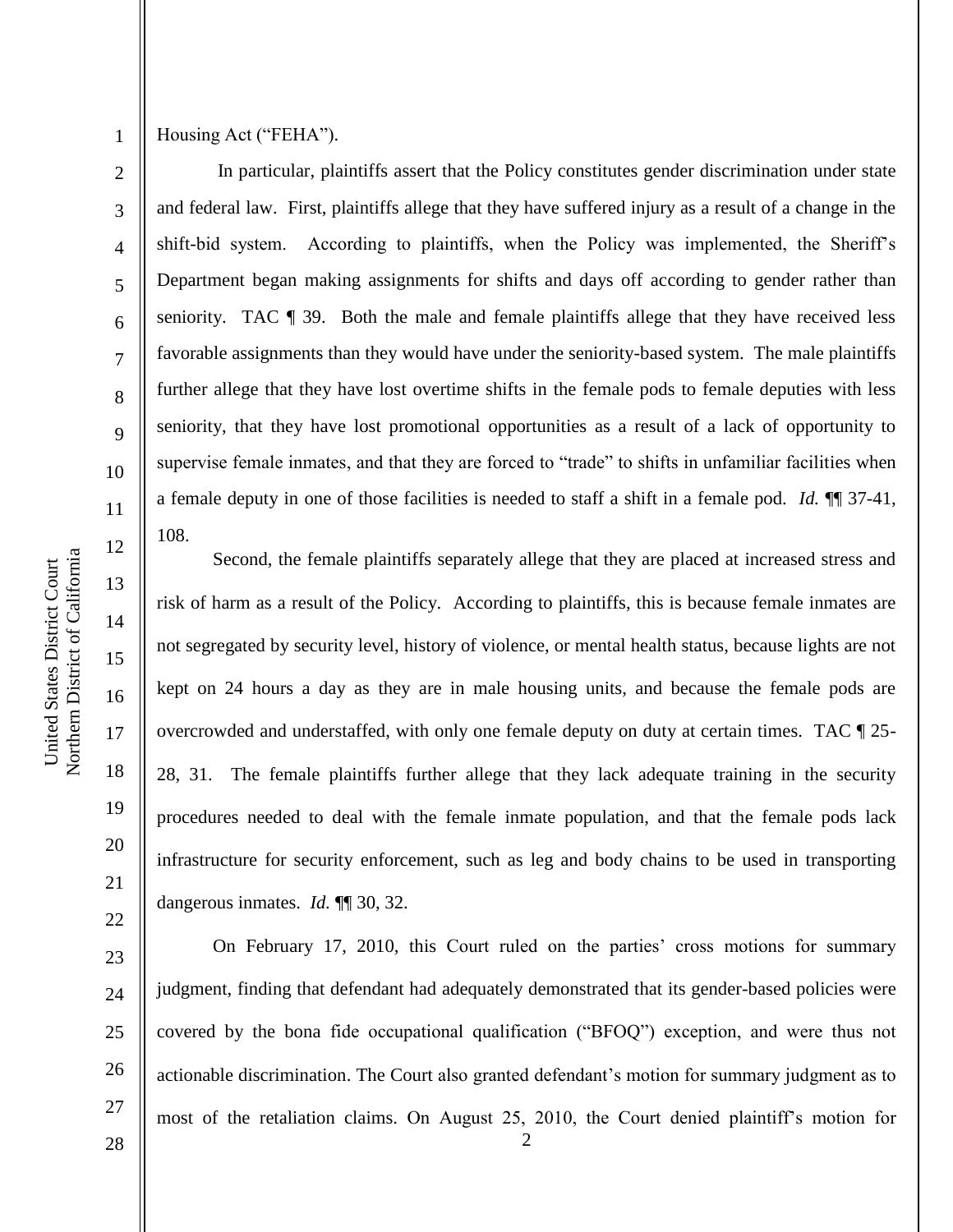Northern District of California Northern District of California United States District Court United States District Court

reconsideration.

1

2

3

4

5

6

7

8

9

10

11

12

13

14

15

16

17

18

19

20

21

22

23

24

25

26

27

On, July 2, 2014, the Ninth Circuit affirmed the Court's grant of summary judgment on the retaliation claims, but reversed as to the Court's grant of summary judgment on the BFOQ issue. In so holding, the Court of Appeals noted that there were triable issues of fact regarding whether: (1) the Policy was the "product of a reasoned decision-making process, based on available information and experience" and was thus entitled to "some deference," (2) the "Sheriff had a substantial basis for believing that all or nearly all male deputies were likely to engage in sexual misconduct with female inmates, [or whether] it is impossible or highly impractical to insure by individual testing that a male deputy does not pose such a threat," (3) "privacy screens actually do compromise jail security," and (4) "excluding male deputies is a legitimate proxy for excluding deputies who would interfere with female inmates' rehabilitation." *Ambat v. City & Cnty. of San Francisco*, 757 F.3d 1017, 1026, 1028, 1030 (9th Cir. 2014) (internal citations omitted).

Now before the Court, is plaintiffs' renewed motion for summary judgment. Docket No. 379.

### **LEGAL STANDARD**

Summary judgment is proper if the pleadings, the discovery and disclosure materials on file, and any affidavits show that there is no genuine issue as to any material fact and that the movant is entitled to judgment as a matter of law. *See* Fed. R. Civ. P. 56(a). The moving party bears the initial burden of demonstrating the absence of a genuine issue of material fact. *Celotex Corp. v. Catrett*, 477 U.S. 317, 323 (1986). The moving party, however, has no burden to disprove matters on which the non-moving party will have the burden of proof at trial. The moving party need only demonstrate to the Court that there is an absence of evidence to support the non-moving party's case. *Id.* at 325.

Once the moving party has met its burden, the burden shifts to the non-moving party to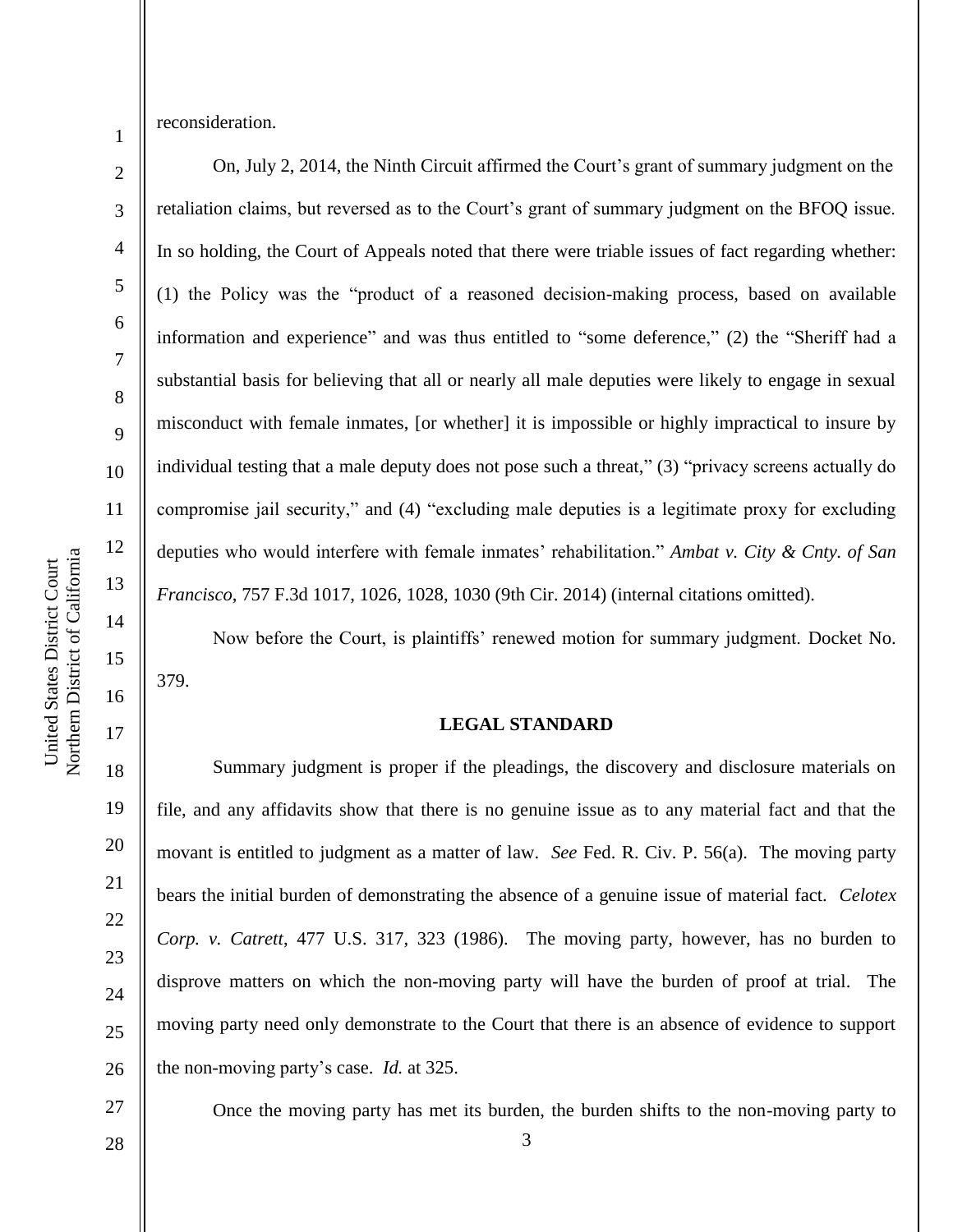2

3

4

5

6

7

8

9

10

11

12

13

14

15

16

17

18

19

20

21

22

23

24

25

26

27

"set out 'specific facts showing a genuine issue for trial.'" *Id.* at 324 (quoting then Fed. R. Civ. P. 56(e)). To carry this burden, the non-moving party must "do more than simply show that there is some metaphysical doubt as to the material facts." *Matsushita Elec. Indus. Co., Ltd. v. Zenith Radio Corp.*, 475 U.S. 574, 586 (1986). "The mere existence of a scintilla of evidence . . . will be insufficient; there must be evidence on which the jury could reasonably find for the [non-moving party]." *Anderson v. Liberty Lobby, Inc.*, 477 U.S. 242, 252 (1986).

In deciding a summary judgment motion, the Court must view the evidence in the light most favorable to the non-moving party and draw all justifiable inferences in its favor. *Id.* at 255. "Credibility determinations, the weighing of the evidence, and the drawing of legitimate inferences from the facts are jury functions, not those of a judge . . . ruling on a motion for summary judgment." *Id.* However, conclusory, speculative testimony in affidavits and moving papers is insufficient to raise genuine issues of fact and defeat summary judgment. *Thornhill Publ'g Co., Inc. v. GTE Corp.*, 594 F.2d 730, 738 (9th Cir. 1979). The evidence the parties present must be admissible. Fed. R. Civ. P. 56(c)).

#### **DISCUSSION**

### **I. Statutory Framework**

Title VII and FEHA make it unlawful for an employer to discriminate on the basis of sex with respect to an employee's compensation or in the terms, conditions, or privileges of employment, or to "limit, segregate, or classify" on the basis of sex in any way that deprives employees of employment opportunities or adversely affects their employment status. 42 U.S.C. § 2000e-2(a)(1) & (2); Cal. Gov. Code  $\S$  12940(a). Where, as here, an employer's policy differentiates between male and female employees on its face, the employer bears the burden of demonstrating a defense to liability. *Frank v. United Airlines, Inc.*, 216 F.3d 845, 853 (9th Cir.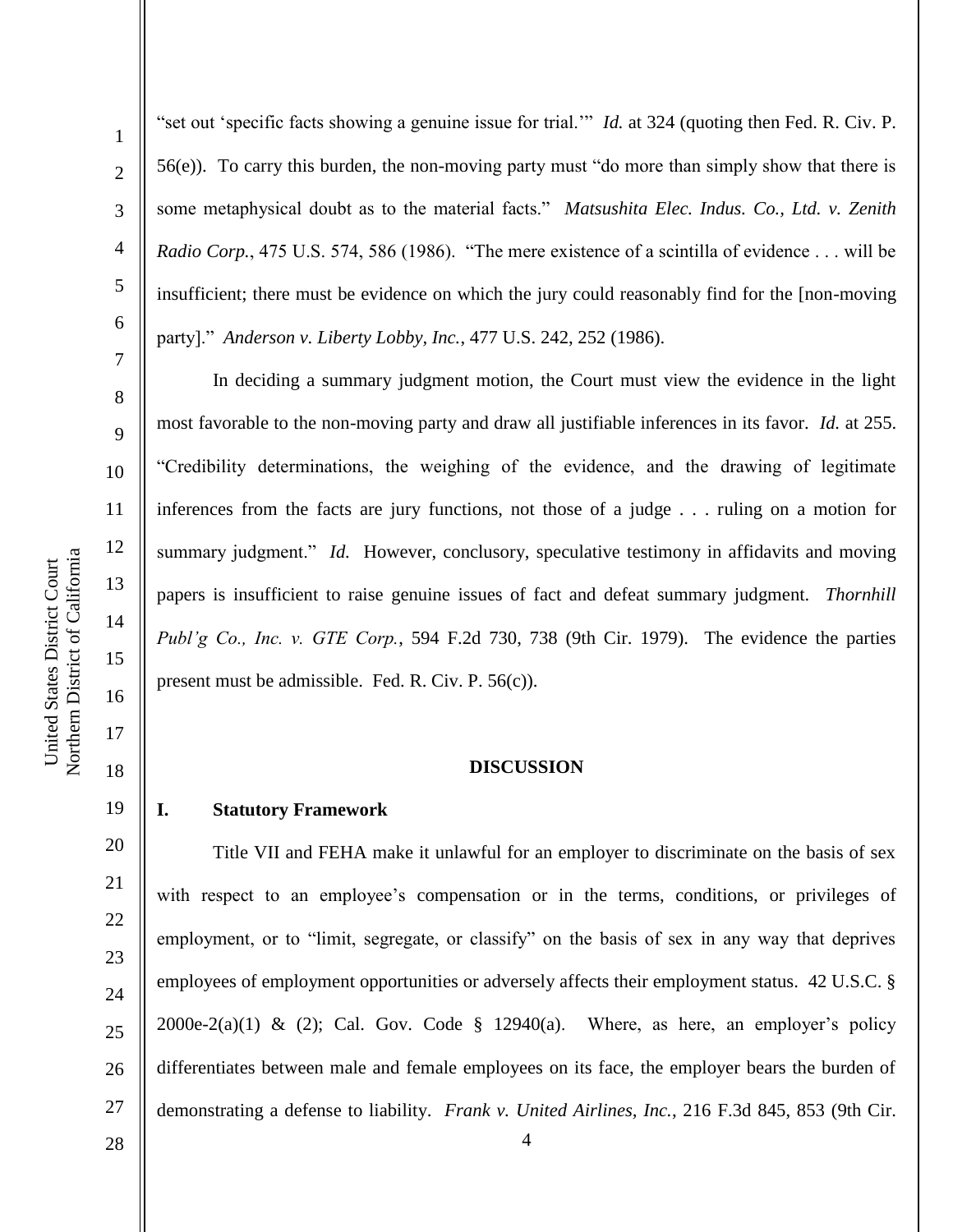2000).

1

2

3

4

5

6

7

8

9

10

11

12

13

14

15

16

17

18

19

20

21

22

23

24

25

A statutory defense to liability under both Title VII and FEHA exists when sex is a BFOQ that is "reasonably necessary to the normal operation of that particular business or enterprise." 42 U.S.C. § 2000e-2(e); Cal. Gov. Code § 12940.<sup>1</sup> The BFOQ defense is available only under limited circumstances. First, the employer must show that the "essence" or "central mission" of its business would be undermined if the employer did not impose the qualification. *Int'l Union, United Automobile, Aerospace & Agric. Implement Workers of Am., UAW v. Johnson Controls*, 499 U.S. 187, 202-03 (1991); *Dothard v. Rawlinson*, 433 U.S. 321, 333 (1977). In the correctional context, the "essence" of the business includes "the security of the prison, the safety of inmates, and the protection of the privacy rights of inmates." *Everson*, 391 F.3d at 753. Second, the employer must demonstrate that that "[sex] is a legitimate proxy for the qualification because (a) it has a substantial basis for believing that all or nearly all [men] lack the qualification, or ... (b) it is impossible or highly impractical ... to insure by individual testing that its employees will have the necessary qualifications for the job." *Ambat*, 757 F.3d at 1025, *quoting Breiner v. Nevada Dep't of Corr.*, 610 F.3d 1202, 1210 (9th Cir. 2010).

In determining whether a correctional institution has properly availed itself of the BFOQ defense, the Court must give "some deference" to the judgments of prison officials only if they are the result of "a reasoned decision-making process, based on available information and experience." *Breiner,* 610 F.3d at 1214, *citing Robino v. Iranon,* 145 F.3d 1109, 1110 (9th Cir. 1998).

26 27  $\overline{a}$ <sup>1</sup>The same analysis applies to both Title VII and FEHA claims. "Because California law under the FEHA mirrors federal law under Title VII, federal cases are instructive." *Godwin v. Hunt Wesson, Inc.*, 150 F.3d 1217, 1219 (9th Cir. 1998).

Northern District of California Northern District of California United States District Court United States District Court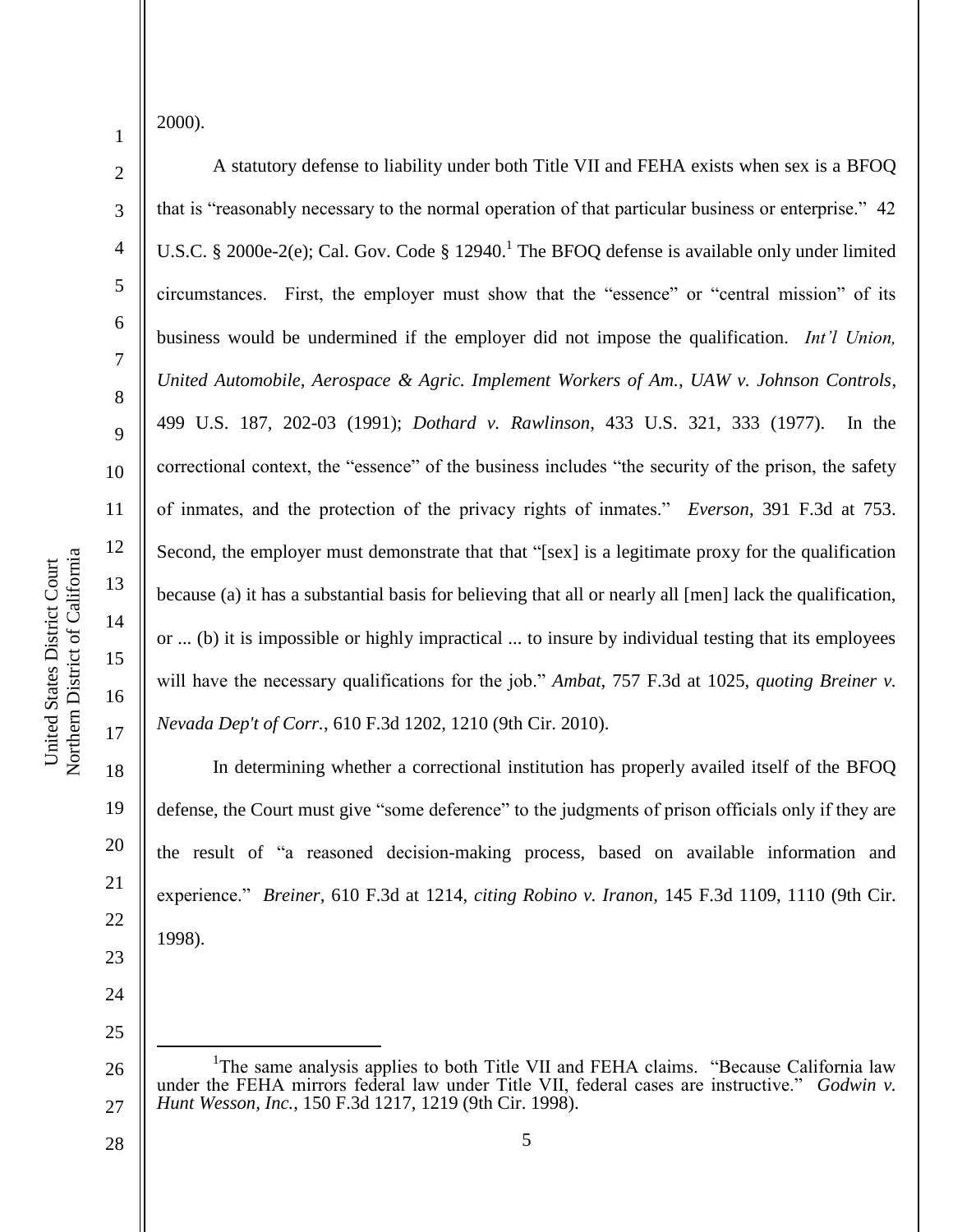3

4

5

6

7

8

9

10

11

12

13

27

28

# **II. BFOQ**

Plaintiffs' motion largely reiterates arguments that it previously made to this Court when the parties filed cross-motions for summary judgment in 2010. Plaintiffs' new theories primarily concern their interpretation of the Ninth Circuit's reversal of this Court's grant of summary judgment on the BFOQ issue. Throughout their motion, plaintiffs assert that the Ninth Circuit's opinion in this case forecloses defendant's ability to make out a BFOQ defense. Plaintiffs proclaim that "[u]nder the Ninth Circuit opinion, the defense of the case should end here," Docket No. 385, Pl. Mot. at 11, "[w]ith this Ninth Circuit opinion, [the BFOQ] defense is no longer viable," *Id.*, "[h]aving the Ninth Circuit opinion,…they can not make a case for BFOQ," *Id.* at 20, "the Ninth Circuit opinion, when reviewing the same evidence that [defendant] presents now, word for word, ruled that it was not enough for a BFOQ defense." Docket No. 388, Pl. Rep. at 2. These are but a few examples of what amounts to a mischaracterization of the Court of Appeals' holding.

14 15 16 17 18 19 20 21 22 23 24 25 26 The Ninth Circuit did not hold that defendant could not, as a matter of law, prevail on a BFOQ defense; to the contrary, it only held that factual disputes precluded it from prevailing at the summary judgment stage. *Ambat*, 757 F.3d 1017 at 1031 ("While we do not reach the issue of whether the County could ultimately prevail on plaintiffs' discrimination claims, the factual disputes in this case prevent the County from prevailing at this stage."). As noted above, the Court of Appeals held that there were genuine disputes of fact regarding key issues pertaining to the BFOQ defense. Among them, was whether the Policy is entitled to "some deference," and whether gender is a "legitimate proxy" for the employment qualification at issue. Given that (1) a finding that the Policy is a BFOQ would be a complete defense to plaintiffs' discrimination claims, and (2) the Ninth Circuit has held that there are triable issues of fact as to certain elements of that defense, plaintiffs are not entitled to summary judgment as to their discrimination claims. This conclusion is also bolstered by this Court's independent review of the factual record, which evidences material disputes regarding elements of the BFOQ defense.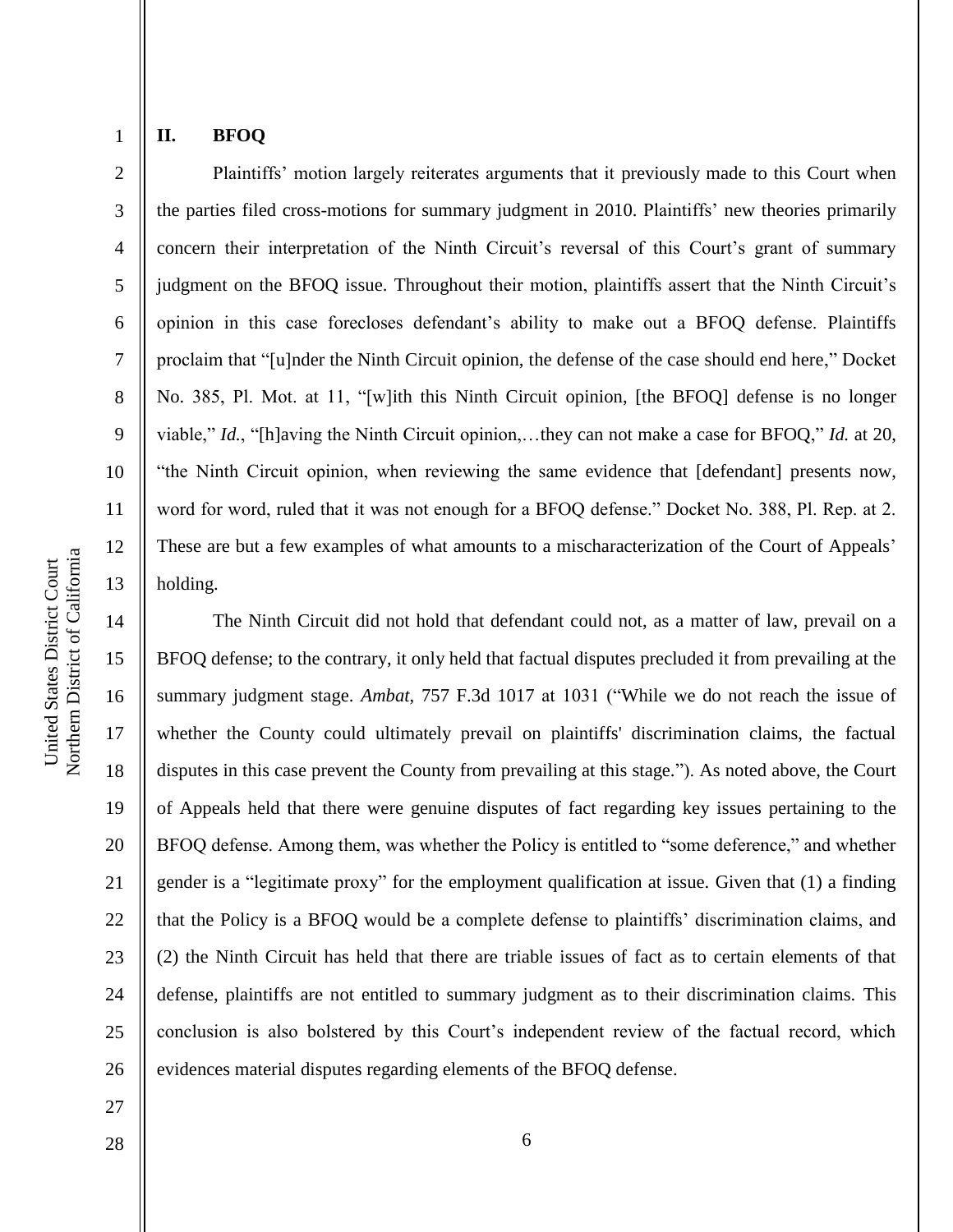4

5

6

7

8

# **A. Deference**

The Court must accord some deference to a correctional officer's policy judgment if it is the product of a "reasoned decision-making process, based on available information and experience." *Breiner,* 610 F.3d at 1214. The Ninth Circuit held in this case that "the record before us now clearly exhibits a genuine dispute over whether the Policy resulted from a 'reasoned decision-making process, based on available information and experience.'"*Ambat v. City & Cnty. of San Francisco*, 757 F.3d 1017, 1027 (9th Cir. 2014) (internal citations omitted). Therefore, this issue is not suitable for summary judgment.

9

10

11

12

13

14

15

16

17

18

19

20

21

22

23

24

25

26

27

28

### **B. Sex as a Legitimate Proxy**

In order to prevail on a BFOQ defense, an employer must show "[sex] is a legitimate proxy for the qualification because (a) it has a substantial basis for believing that all or nearly all [men] lack the qualification, or ... (b) it is impossible or highly impractical ... to insure by individual testing that its employees will have the necessary qualifications for the job." *Id.* at 1025 (internal citations omitted). In this case, the Ninth Circuit held that there were genuine issues of fact as to both of these prongs:

> The record before us does not resolve the genuine dispute over whether the tests that are presently used or that could be used by SFSD would permit it to make a practical reliable differentiation between those who are likely to engage in sexual misconduct and those who are not...[T]he record on summary judgment is insufficient to demonstrate that there is no genuine dispute as to whether "all or substantially all" male deputies would be vulnerable to manipulation by female inmates or as to whether it would be "impossible or highly impractical" to test for whether a male deputy is manipulable…[T]here is a genuine dispute over whether excluding male deputies is a legitimate proxy for excluding deputies who would interfere with female inmates' rehabilitation.

*Id.* at 1029-30.

As such, the issue of whether sex is a legitimate proxy for reasonably necessary job qualifications is not suitable for summary judgment.

Northern District of California Northern District of California United States District Court United States District Court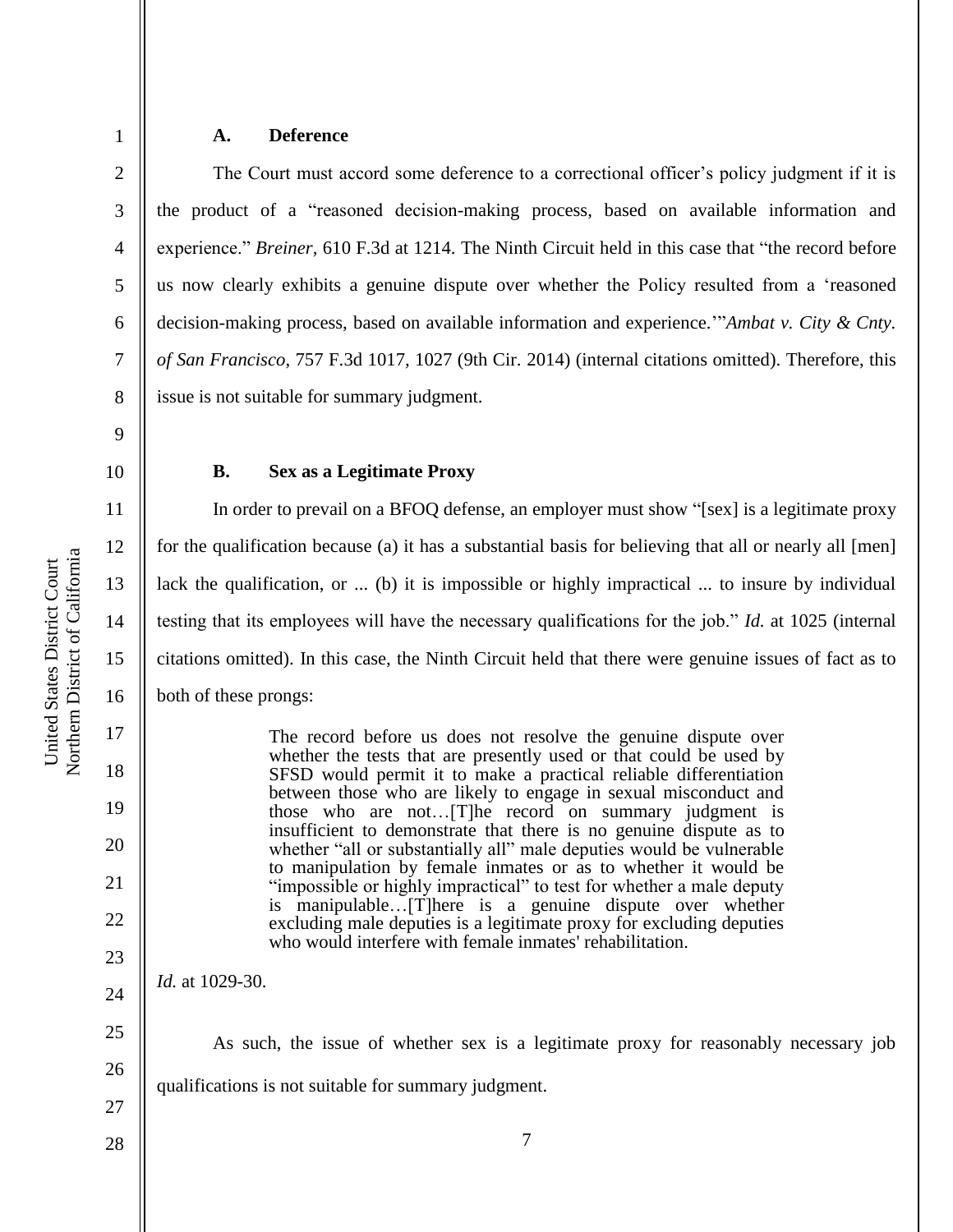4

5

6

7

# **II. De Minimis Harm**

In the parties' cross-motions for summary judgment in February of 2010, defendants argued that they were entitled to summary judgment because the Policy was a BFOQ, and in the alternative, because plaintiffs had sustained only de minimis harm. The Court granted defendant's motion on the basis of the BFOQ defense, and therefore did not consider the issue of de minimis harm; likewise the Ninth Circuit did not consider it on appeal. Plaintiffs now move for summary judgment on the issue of whether the harm sustained by the deputies was more than de minimis.

8 9 10 11 12 13 14 15 16 18 19 20 21 22 23 24 25 26 27 *Robino,* 145 F.3d, concerned a prison policy which precluded male guards from working at six posts (out of a total of forty-one) in a women's prison. These posts allowed the guard on duty to view the inmates while they were showering. The policy was instituted to protect the inmates' privacy, and to reduce the risk of sexual misconduct. The Court concluded that a policy that only affected six out of forty-one positions, resulted in only a "de minimis" harm to male guards and therefore fell outside the contours of actionable discrimination. *Id.* at 1110. *Breiner* further elaborated on this holding, noting that "the restriction in *Robino* was 'de minimis' not…because a small proportion of positions were affected, but because 'male [guards had] not suffered any tangible job detriment beyond a reduced ability to select their preferred watches.'… *Robino*'s premise, then, was necessarily that a minor impact on job assignments was too minimal to be actionable." *Breiner,* 610 F.3d at 1209. *Breiner* therefore holds that in order to prove that the harm suffered was more than de minimis, plaintiffs must focus on the discriminatory policy's effect on employment opportunities, and not on the proportion of employees affected by the policy. Of course, these concepts are interrelated. A policy which affects a high proportion of available shifts is more likely to have a significant impact on job assignments. Nevertheless, the inquiry requires a focus on the nature of the harm sustained, rather than the number or proportion of employees harmed. After all, "the aim of Title VII is to protect individuals, not groups." *Connecticut v. Teal*, 457 U.S. 440, 458 (1982); *see also Latta v. Otter,* No. 12-17668, 2014 WL 4977682, at \*19 (9th Cir. Oct. 7, 2014) ("This focus in modern sex discrimination law on the preservation of the ability freely to make individual life choices regardless of one's sex confirms that sex discrimination

8

Northern District of California Northern District of California United States District Court United States District Court

17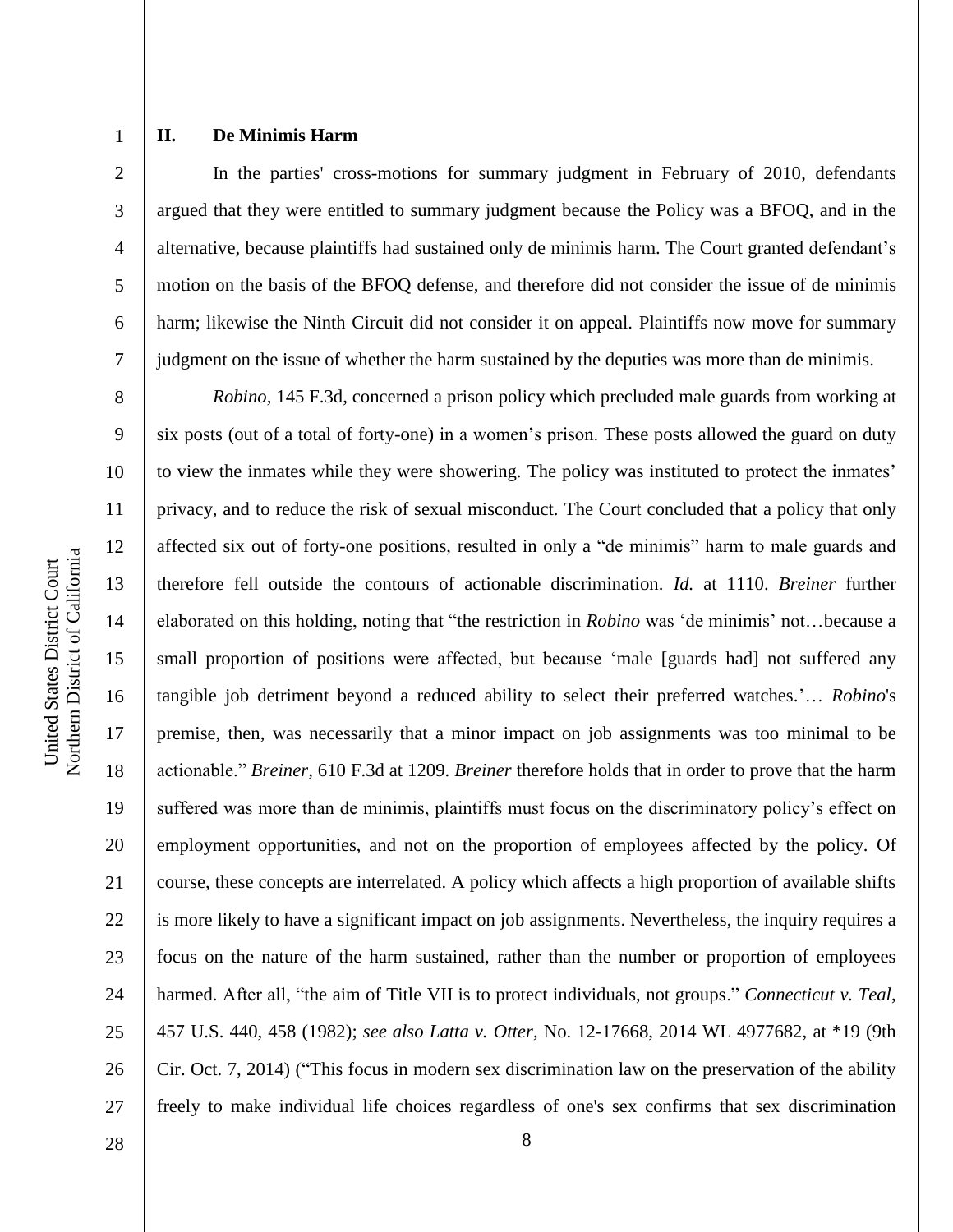3

4

5

6

7

8

9

10

11

12

13

14

15

16

17

18

19

20

21

22

23

24

25

26

27

operates at, and must be justified at, the level of individuals, not at the broad class level of all men and women.").

Plaintiffs assert that the Policy has adverse employment consequences for both male and female deputies. For example, plaintiffs assert that the Policy forces female deputies to take on unwanted overtime (sometimes resulting in 16 hour work-days), Docket No. 385-1, Pl. UMF ¶ 15, impedes their ability to gain experience in other types of posts (such as transport and control room) which in turn impedes their ability to respond to oral review questions, Pl. UMF ¶ 17-18, exposes them to higher levels of danger because the female pods lack similar safety equipment as in the male section of the jail and because, unlike male prisoners, female inmates are permitted to have access to items such as scissors, curling irons, and microwaves. Pl. UMF  $\P$  21-22. Plaintiffs also assert that the Policy inhibits male deputies' ability to earn overtime by working in the female housing units, in contravention of the existing seniority system. Pl. UMF ¶ 28.

Defendants contend that plaintiffs' assertions are unsupported by the record, and submit evidence purporting to show that plaintiffs have suffered nothing more than de minimis harm. For example, defendants point out that many of the male plaintiffs have earned more overtime after the implementation of the Policy. Docket 218 ¶ 28. They also argue that while female inmates have access to curling irons and other dangerous items, male inmates are 1.5 times more likely to be involved in a violent incident, *Id.* ¶ 22, and that safety equipment is provided for in both male and female jails. Docket No. 191, Def. UMF ¶ 64. Defendants also point to evidence showing that female deputies regularly work shifts outside of the housing units. Def. UMF ¶¶ 53-55.

The parties have introduced conflicting evidence on the issue of whether plaintiffs sustained more than de minimis harm as a result of the implementation of the Policy. Plaintiffs argue that the Policy has "gone on since October 2006, with no end in site [*sic*]. It would be ludicrous to claim not one person has suffered any loss or harm by this polity [*sic*]." Pl. Rep. at 2. However on a motion for summary judgment, "all reasonable inferences that may be drawn from the facts placed before the court must be drawn in the light most favorable to" the nonmoving party. *Stegall v. Citadel Broad. Co.*, 350 F.3d 1061, 1065 (9th Cir. 2003) (internal quotations